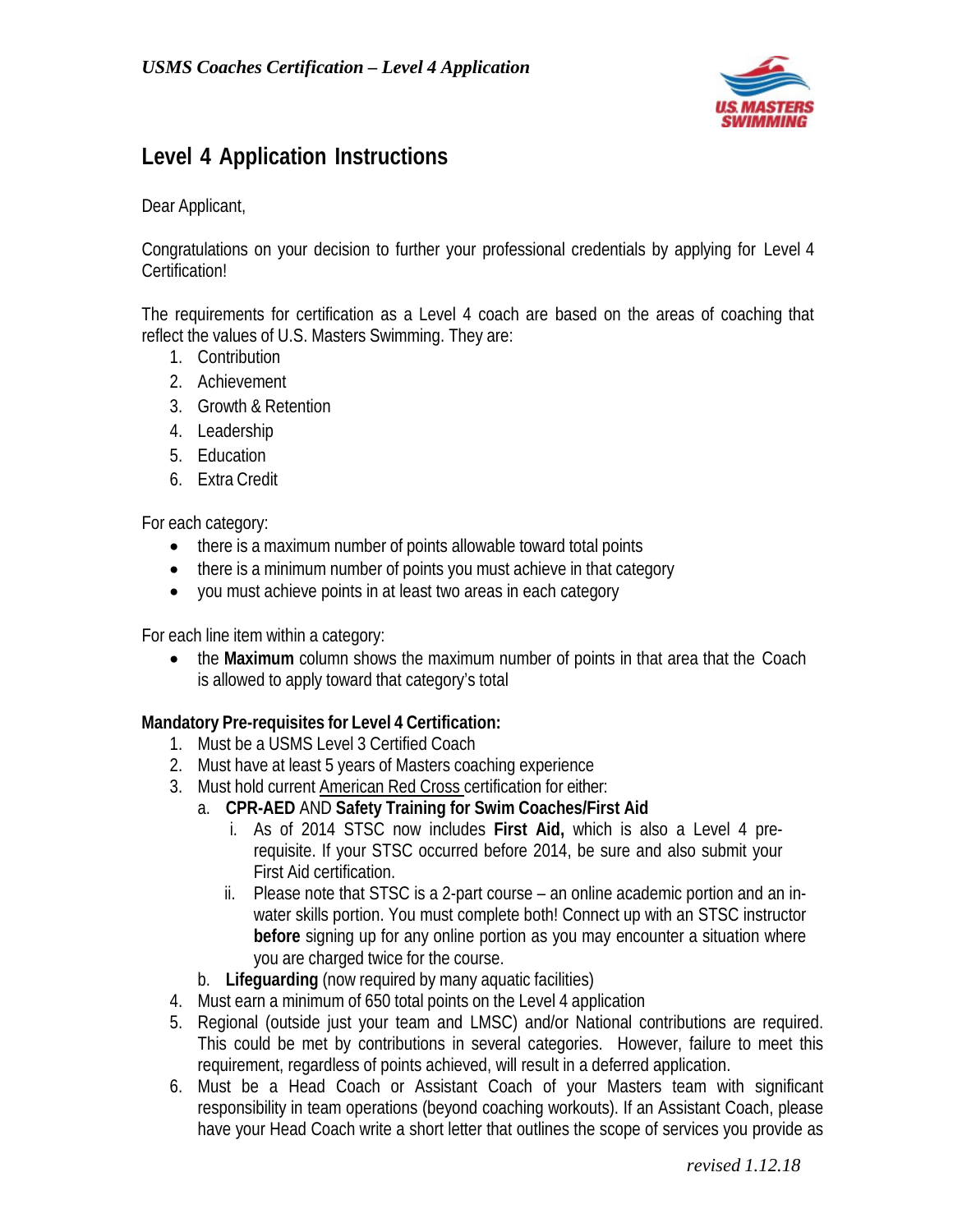

an Assistant Coach with your Masters team. Coaches of workout groups will be considered. Applications will be awarded points based on the swimmers for which the applicant coach is the primary coach. Thus, if you coach 30 swimmers in your workout group, this is the group for which points can be awarded in the first 3 categories.

- 7. Letters from head coaches are helpful when multiple coaches apply for level 4 from the same club. Please do not take credit for participation of swimmers that rarely swim in your group, especially if they primarily swim with another applicant. Corroboration from team board and/or swimmers is helpful.
- 8. If you have any questions about any of the above requirements, please contact the coaches committee at [coaches@usms.org.](mailto:coaches@usms.org)

The process to apply is outlined below and in the following pages. It is very important that you read through all instructions and return to those instructions when completing each section of your application, as these will guide you through what you need to submit as proof for the various categories and sub-categories.

Each application will be required to submit their completed package in a single PDF document (not a ZIP file). Included in that package should be the application scoring sheet where you fill in the score you believe that you have achieved. Proof of fulfillment in the various categories (outlined on the following pages) should then appear in the PDF document in the order of the application categories: Contributions, Achievement, Growth & Retention, Leadership, Education and Extra Credit. Submissions should be reflective of the professionalism expected of a level 4 coach, and should be able to stand up to public scrutiny. Supporting documentation should be relevant, clearly labeled as to which category and/or line-item it is supporting, and be purged of extraneous information that does not contain supporting documentation. The application should seek to impress the committee in content, clarity and professionalism

The committee will use its discretion in determining how much credit is counted for each item based on documentation provided – any place where the committee feels insufficient documentation is presented, scoring will be adjusted accordingly. The points system is simply a starting point for the committee's deliberation. If the committee determines that the applicant has scored sufficient points in each of the categories and in total, then the committee will use its combined wisdom, experience and knowledge to assess the applicant's body of work to determine whether it reflects that of an elite coach. This part is not about the mechanical scoring of points but, rather, persuasive demonstration/documentation of that which puts the applicant on a substantially different, more involved level than others who have attained Level 3. We are looking for Level 4 candidates to clearly exhibit professionalism, to clearly exhibit excellence in the field of coaching adult swimmers and to clearly exhibit contributions to Masters swimming as a whole.

Applications are submitted via email to [coaches@usms.org](mailto:coaches@usms.org) within the given submission dates. Incomplete, unethical, early and late applications will not be considered. Applicants failing to meet the pre-requisites will not be considered. Those not fulfilling these pre-requisites must wait until the next application submission dates and reapply.

If you need a PDF creation tool try one of these listed below. Many of these programs also allow you to reduce the size of the file so that it can be emailed. If candidates have a file too big to email, they can use Dropbox or another cloud storage solution. Simply email that cloud storage link to [coaches@usms.org.](mailto:coaches@usms.org.)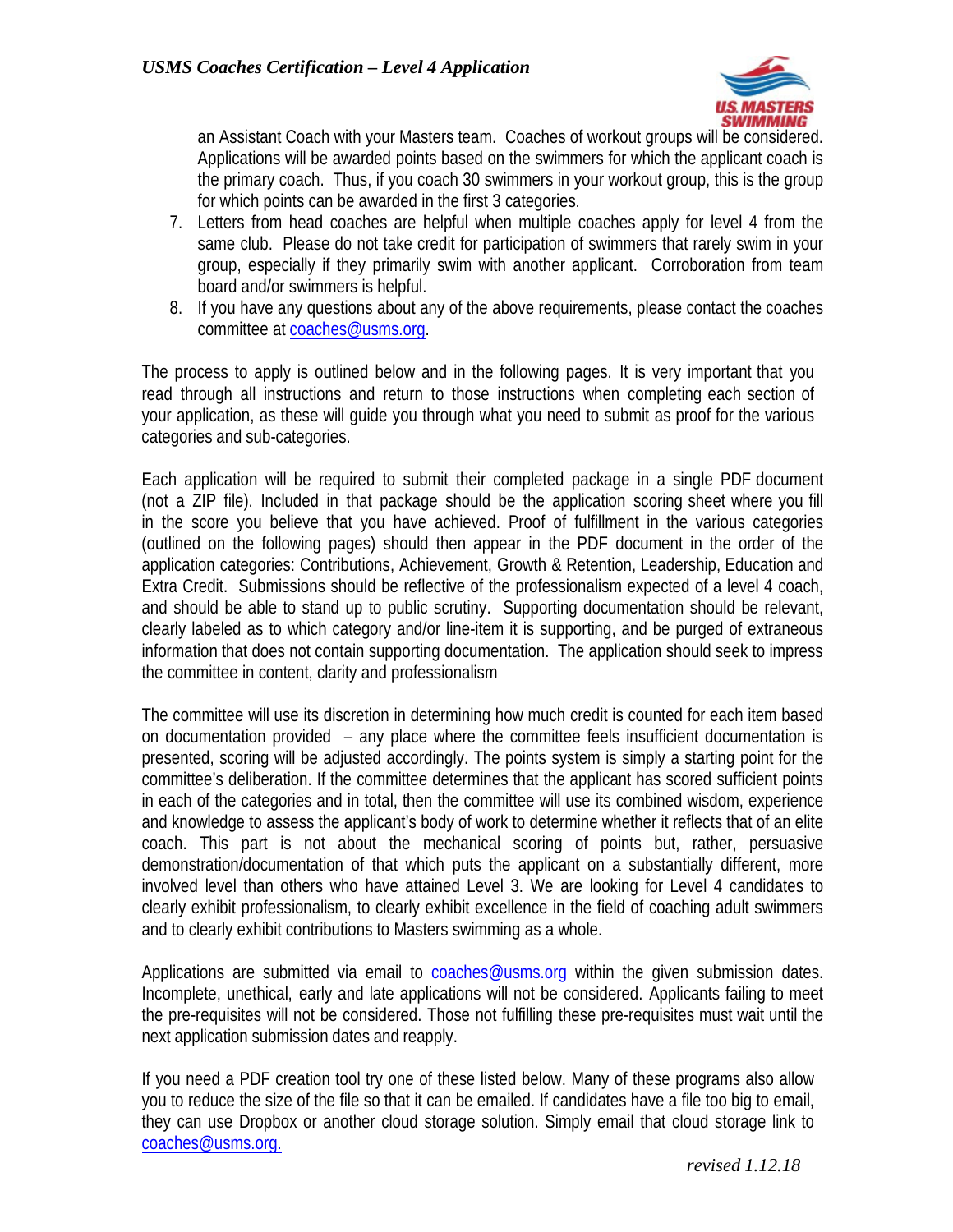

- Do a Google search for free PDF creators. Or, on the PC side try: [http://www.techsupportalert.com/content/best-free-pdf-tools.htm.](http://www.techsupportalert.com/content/best-free-pdf-tools.htm)
- On the Mac side try: <http://www.igeeksblog.com/best-pdf-editors-for-mac-iphone-and-ipad/>
- There are also many free online PDF creators that are platform independent: <http://techpp.com/2009/06/07/top-10-free-online-pdf-creators/> OR <http://www.makeuseof.com/tag/7-free-online-pdf-tools-save-lot-work/>
- Google Docs includes a "Download as PDF" tool for any document (even pictures).

Completed applications will be reviewed by a panel of coaches and measured against the standards set forth in the following pages. Your submission should be professional in appearance and assembled into a single PDF document that can be compressed in order to submit it by email. There are several free computer programs and websites online that enable you to easily put together a single PDF from your documentation and compress it.

Applicants will be notified of their status within a few weeks after the submission deadline closes.

If an application is deferred, the resubmitted application will be judged based on the new application date, and therefore the information submitted should be updated to ensure all dates fall within the timeframe allowed. This includes ensuring the required certifications are still current.

Thank you for all you do for our sport! USMS

Coaches Committee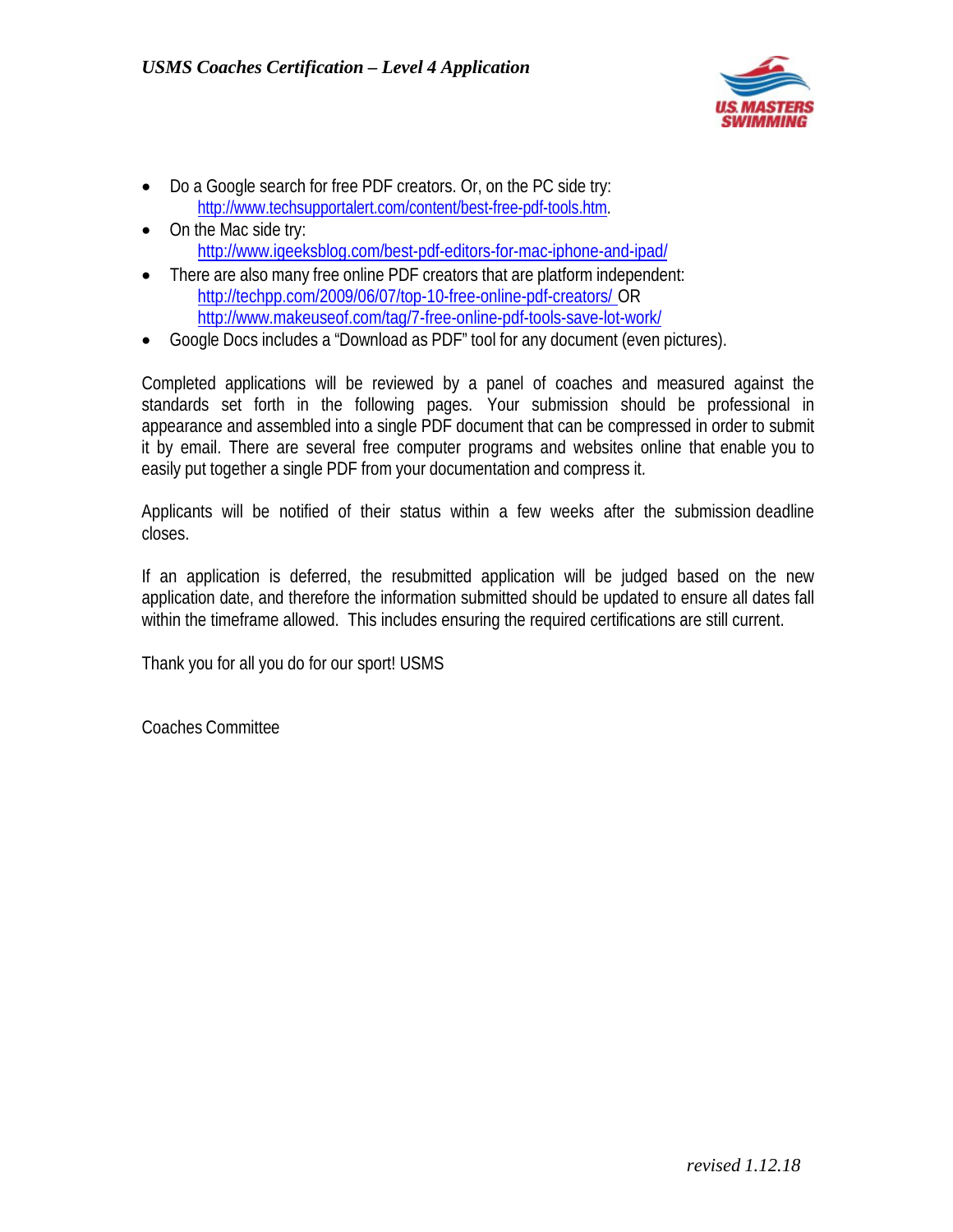

# **Cover Form**

*Please complete all of the information below*

| Name:                                                                                  |  |                  |       | Date<br>submitted:              |          |  |        |  |      |  |
|----------------------------------------------------------------------------------------|--|------------------|-------|---------------------------------|----------|--|--------|--|------|--|
| Address:                                                                               |  |                  |       |                                 |          |  |        |  |      |  |
| City:                                                                                  |  |                  |       |                                 |          |  | State: |  | Zip: |  |
| Phone:                                                                                 |  |                  |       | Cell:                           |          |  |        |  |      |  |
| Email:                                                                                 |  |                  |       |                                 |          |  |        |  |      |  |
| Years of Masters<br>coaching experience:                                               |  |                  |       | <b>Total Years</b><br>Coaching: |          |  |        |  |      |  |
| Team<br>Name:                                                                          |  |                  | LMSC: |                                 |          |  |        |  |      |  |
| <b>USMS Certification Dates</b>                                                        |  |                  |       |                                 |          |  |        |  |      |  |
| Level 1:                                                                               |  | Level 2:         |       |                                 | Level 3: |  |        |  |      |  |
|                                                                                        |  |                  |       |                                 |          |  |        |  |      |  |
| American Red Cross training (list expiration date and attach copies of certification). |  |                  |       |                                 |          |  |        |  |      |  |
| <b>Safety Training for</b><br>Swim Coaches or<br>Lifeguarding                          |  | <b>First Aid</b> |       | <b>CPR-AED</b>                  |          |  |        |  |      |  |
|                                                                                        |  |                  |       |                                 |          |  |        |  |      |  |

By my signature, I do hereby attest that everything that I've presented here is true and factual

\_\_\_\_\_\_\_\_\_\_\_\_\_\_\_\_\_\_\_\_\_\_\_\_\_\_\_\_\_\_\_\_\_\_\_\_\_\_\_\_\_\_\_\_\_\_ \_\_\_\_\_\_\_\_\_\_\_\_\_\_\_

Signature Date

\_\_\_\_\_\_\_\_\_\_\_\_\_\_\_\_\_\_\_\_\_\_\_\_\_\_\_\_\_\_\_\_\_\_\_\_\_\_\_\_\_\_\_\_ Signature of Head Coach or Board member if applicant is not head coach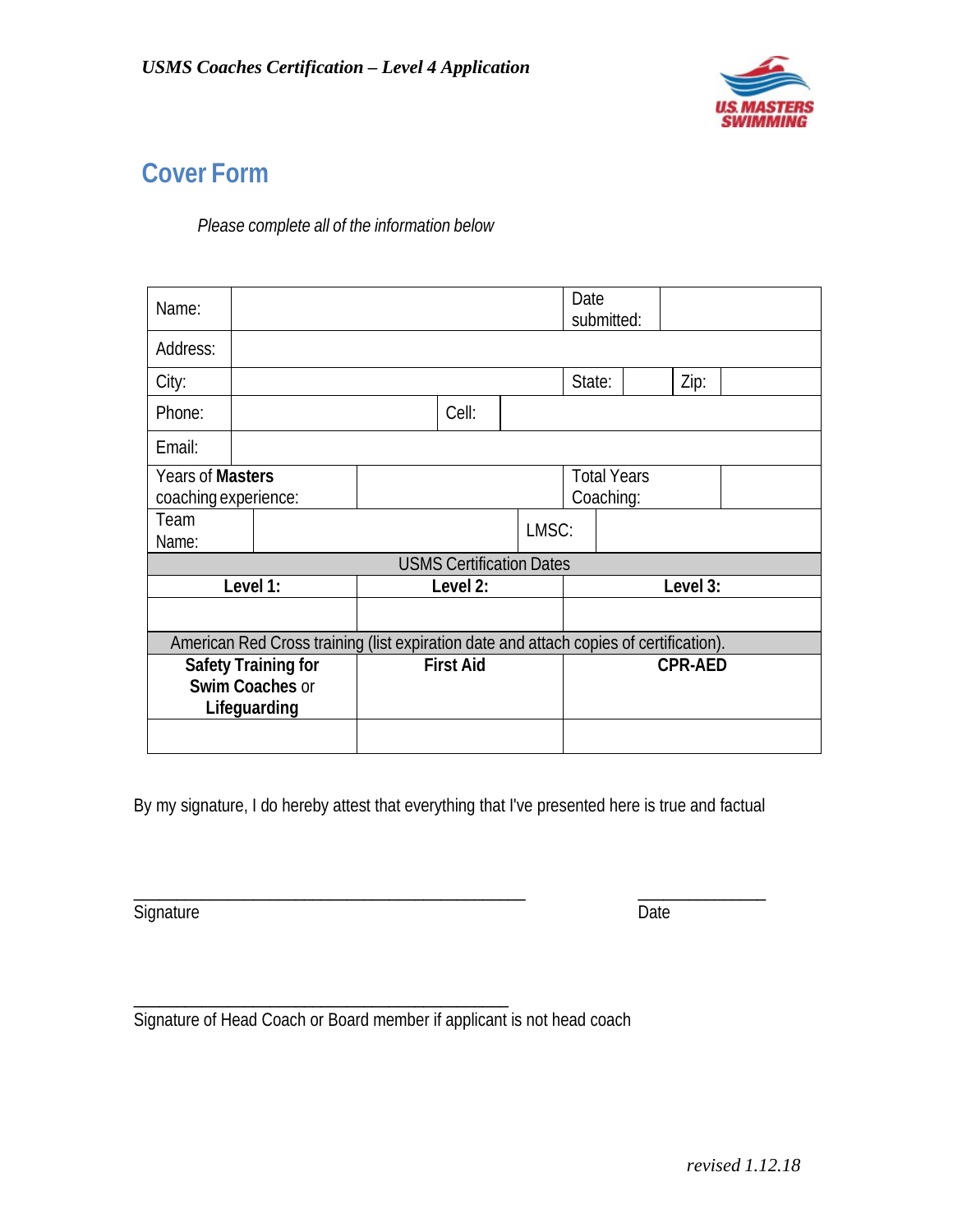

# **Instructions for Contributions Category**

- 1. **Published Articles**. Copies of published articles can be scanned. It is okay to just scan the first page of a multi-page article as long as it shows the author, title, date, and the publication in which your article appeared and some of the body of your article.
	- a. Articles should be written by you, not about you.
	- b. Publications can be in any of the publications overseen by the National office, including, but not limited to any of the Streamlines and Swimmer Magazine. Zone newsletters and publications may also be considered. Team emails and communications do not count.
	- c. This category also includes those who have served as designated online coaches providing workouts (for a calendar year) for USMS. If claiming this credit, do provide the year(s) and category of workouts you were responsible for creating.
- 2. **Host Masters Clinic in last 5 years.** Hosting of a Masters clinic event, or, one where you served as lead coach or assistant coach at another Masters team clinic or LMSC clinic (to include a clinic flyer or web announcement with dates and details of the clinic and number of participants).
- 3. **Host Masters Swim Meet or Open Water Event in last 5 years.** Served as host team of a USMS sanctioned Masters swim meet or USMS sanctioned open water event. Attach announcement flyer or web ad of meet or event to include the date.
- 4. **Formal Presentation in the last 5 years.** Formal speech or multi- media presentation given at ASCA World Clinic, USMS Convention or at a major regional, national, or large community event related to Masters swimming (such as your LMSC, the USMS High Performance Camp, SwimFest, etc.). Identify talk or presentation given (date, hours of presentation, place, type of event) and brief description of what and whom you presented to. Attach announcement flyer or web advertisement of event.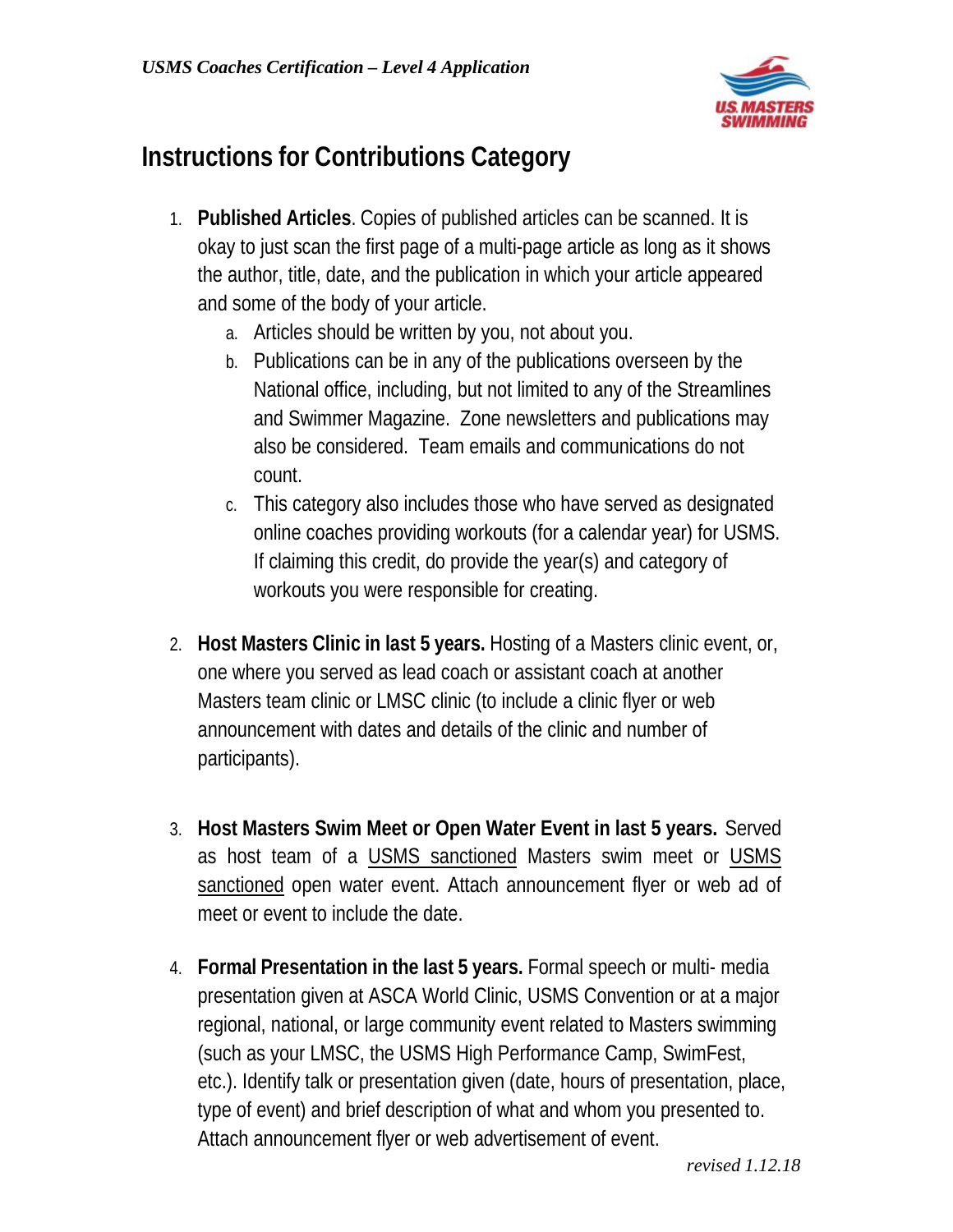

| <b>CONTRIBUTIONS</b>                                                                                                                                                                                                                                                                                                                                                                                                                                                                                                          | <b>POINTS</b>                                         | /UNIT               | <b>MAXIMUM</b> |
|-------------------------------------------------------------------------------------------------------------------------------------------------------------------------------------------------------------------------------------------------------------------------------------------------------------------------------------------------------------------------------------------------------------------------------------------------------------------------------------------------------------------------------|-------------------------------------------------------|---------------------|----------------|
| 1. Published Articles                                                                                                                                                                                                                                                                                                                                                                                                                                                                                                         | 30                                                    | per article         | 120            |
| At least two published articles in any of the<br>following: USMS publications (SWIMMER<br>Magazine, Streamlines, Streamlines for<br>Volunteers, Streamlines for Coaches),<br><b>ASCA publications (American Swimming</b><br>Magazine, ASCA Newsletter, Journal of<br>Swimming Research). Swimming or swim-<br>coaching content published in other major<br>publications may be considered as well.<br>Category also includes serving as one of the<br>designated online coaches providing a year's<br>worth of USMS workouts. | <b>Include</b><br>proof for<br>each<br>article        |                     |                |
| 2. Host Masters Clinic in last 5 years                                                                                                                                                                                                                                                                                                                                                                                                                                                                                        | 40                                                    | per hosted<br>event | 120            |
| Hosting of a Masters clinic event, or, one<br>where you served as lead coach or<br>assistant coach at another Masters team<br>clinic or LMSC clinic (to include a clinic flyer<br>or web announcement with dates and<br>details of the clinic and number of<br>participants)                                                                                                                                                                                                                                                  | <b>Include</b><br>proof for<br>each camp<br>or clinic |                     |                |
| 3. Host Masters Swim Meet or Open<br>Water Event in last 5 years                                                                                                                                                                                                                                                                                                                                                                                                                                                              | 40                                                    | per hosted<br>event | 120            |
| Served as host team of a USMS sanctioned<br>Masters swim meet or USMS sanctioned<br>open water event. Attach announcement<br>flyer or web ad of meet or event to include<br>the date.                                                                                                                                                                                                                                                                                                                                         | <b>Include</b><br>proof for<br>each event             |                     |                |
| 4. Formal Presentation in last 5 years                                                                                                                                                                                                                                                                                                                                                                                                                                                                                        | 30                                                    | per<br>presentation | 60             |
| Formal speech or multi-media presentation<br>given at ASCA World Clinic, USMS<br>Convention or at a major regional, national,<br>or large community event related to Masters<br>swimming (such as your LMSC)                                                                                                                                                                                                                                                                                                                  | <b>Include</b><br>proof for<br>each event             |                     |                |
| Maximum allowable points for the Contributions category:                                                                                                                                                                                                                                                                                                                                                                                                                                                                      |                                                       |                     | 200            |
| Your point totals<br>Note: You must achieve a minimum of 60 points in Contributions                                                                                                                                                                                                                                                                                                                                                                                                                                           |                                                       |                     |                |

*Use the next page for any comments on the Contributions category (if needed)*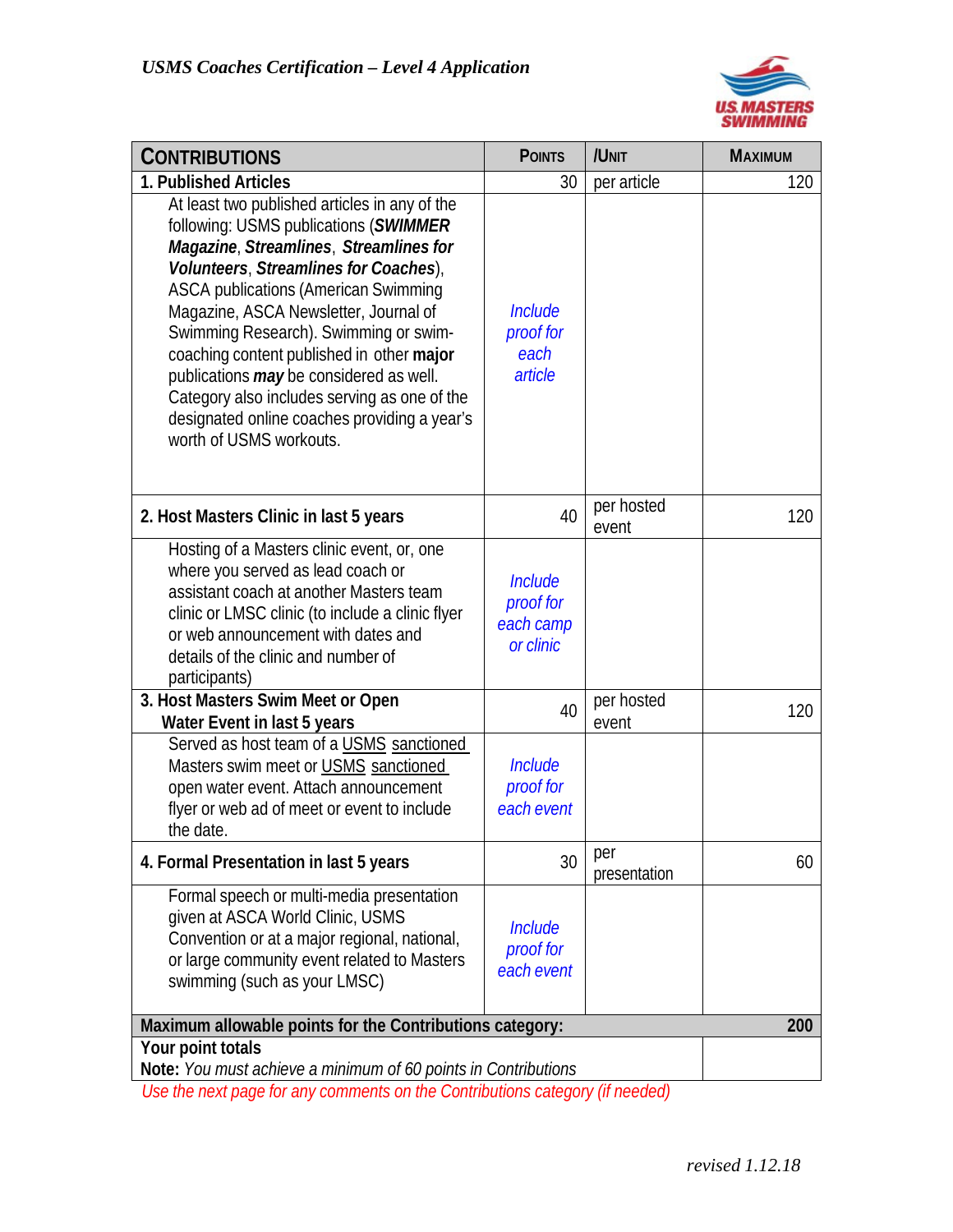

*Use the below area for comments on the Contributions category (if needed)*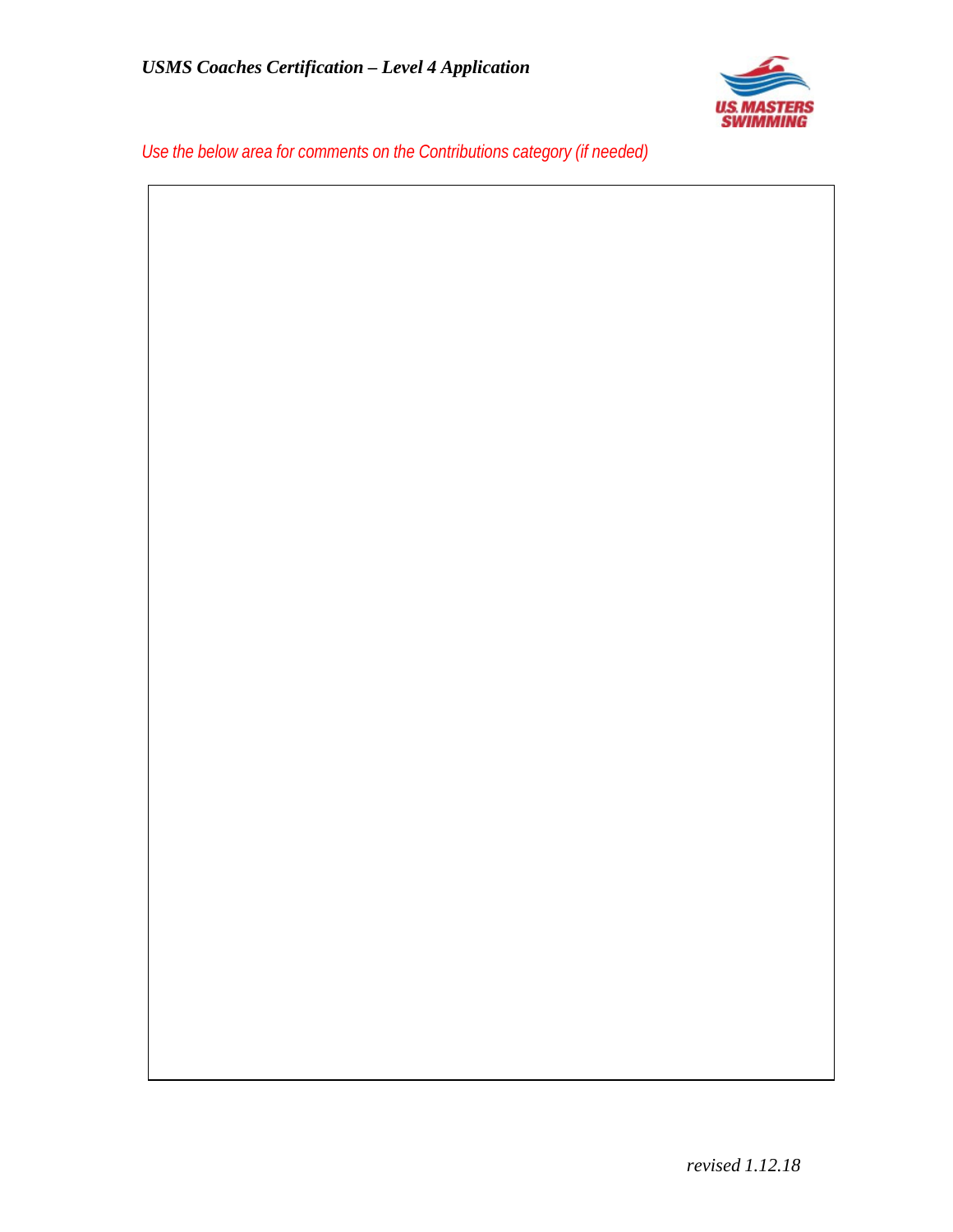

### **Instructions for Achievement Category**

- 1. **Team participation in USMS Events.** Team participation in USMS Fitness Events (Fitness Challenge Events, One Hour Swim, Check-Off Challenge, Go The Distance, or the Virtual Geographic Swim Series), USMS Postal Long Distance Events, USMS SwimFest Events, USMS National SCY or LCM Championships, USMS Open Water Nationals. Documentation would include rosters of participants and events by date/location. Team participation does not include your own participation in an event, and should reflect a substantial portion of registered club membership or group of swimmers for which you are their primary coach. Less than 5% does not constitute team participation! This category represents your ability to get team members involved in events.
- 2. **Team Participation in Other Competitive Swim Events**. Do not include duplications of listings you took credit for in #1 above or #3 below. Please document meets and events with dates and rosters. Team participation does not include your own participation as a competitor, and should reflect a substantial portion of registered club membership or group of swimmers for which you are their primary coach. Less than 5% does not constitute team participation! This category represents your ability to get team members involved in competitions.
- 3. **Traveling team participation in an event 100 miles or farther from your team pool.** Team participation in a swim clinic or swim competition more than 100 miles from the team's home pool and requiring an overnight stay. Should be a separate event from the above 2 categories and can include non USMS events. Team participation does not include your own participation, and should reflect a substantial portion of registered club membership or group of swimmers for which you are their primary coach. Less than 5% does not constitute team participation! This category represents your ability to get team members involved in events.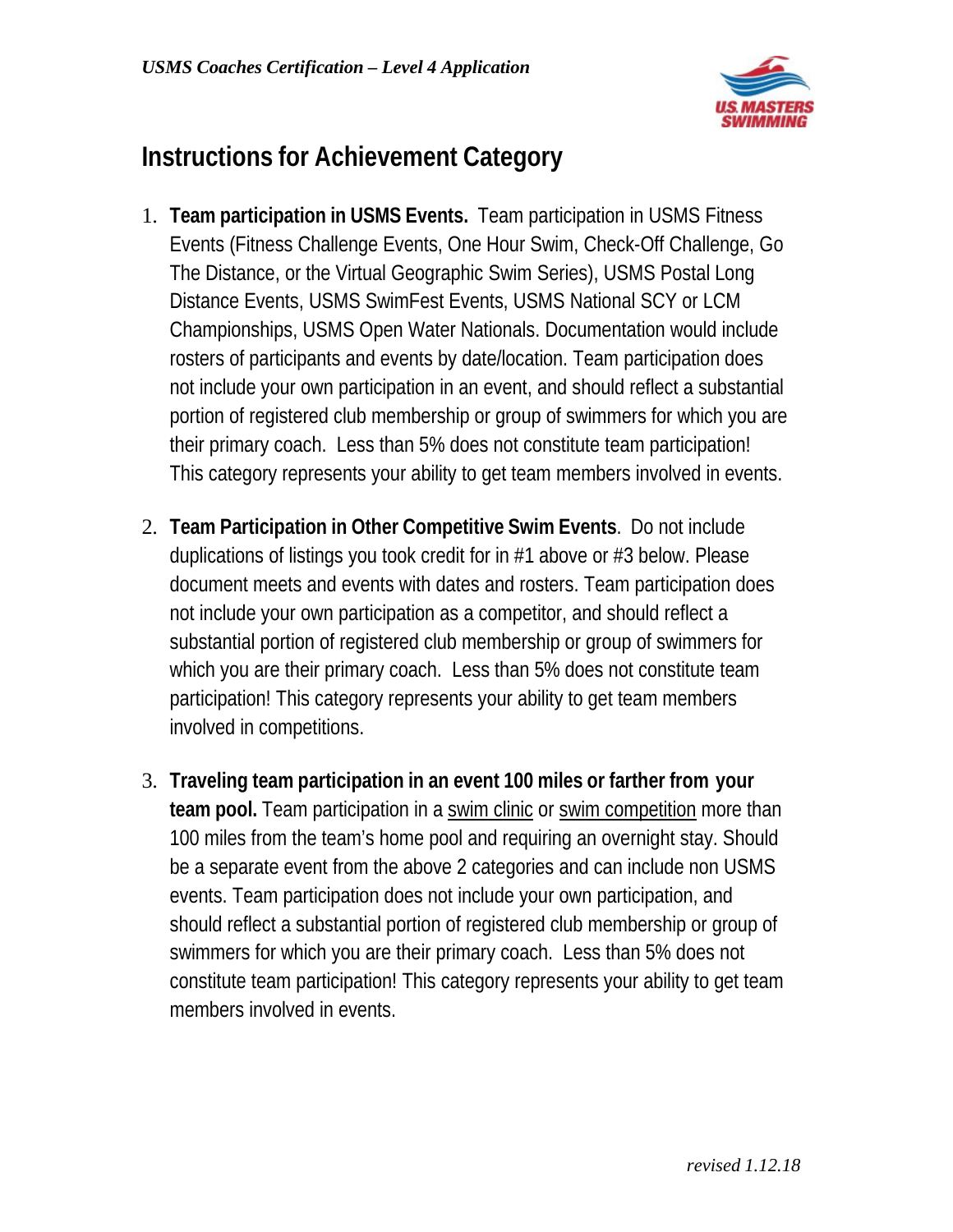

| <b>ACHIEVEMENT</b>                                                                                                                                                                                                                                                                                                   | <b>POINTS</b>                                                               | /UNIT     | <b>MAXIMUM</b> |
|----------------------------------------------------------------------------------------------------------------------------------------------------------------------------------------------------------------------------------------------------------------------------------------------------------------------|-----------------------------------------------------------------------------|-----------|----------------|
| 1. Team Participation in USMS events<br>(over last 3 years)                                                                                                                                                                                                                                                          | 20                                                                          | per event | 120            |
| Team participation in USMS Fitness<br>Events (Fitness Challenge Events, One<br>Hour Swim, Check-Off Challenge, Go<br>The Distance, or the Virtual Geographic<br>Swim Series), USMS Postal Long<br>Distance Events, USMS SwimFest<br>Events, USMS National SCY or LCM<br>Championships, USMS Open Water<br>Nationals. | <b>Include</b><br>listing of<br>events<br>and<br>rosters of<br>swimmer<br>S |           |                |
| 2. Team Participation in Other<br><b>Competitive Events (last 3 years)</b><br>- team members, not you, the coach<br>AND events not used in #1 above or #3<br>below                                                                                                                                                   | Varies<br>$\Box$                                                            |           | 80             |
| 1-5 events in past 3 years = 20 points<br>6-10 events in past $3$ years = 40 points<br>11-15 events in past 3 years = 60 points<br>16 or more events past 3 years = 80 pts                                                                                                                                           | Include<br>listing of<br>events<br>and<br>rosters of                        |           |                |
| 3. Traveling Team Participation (last 3<br><b>years)</b> events not used in #1 or #2 above                                                                                                                                                                                                                           | 20                                                                          | per event | 40             |
| Team participation in a swim clinic or swim<br>competition more than 100 miles from the<br>team's home pool and requiring an<br>overnight stay.<br>Must be a separate event from the above<br>2 categories and can include non USMS<br>events.                                                                       | Include<br>listing of<br>events<br>and<br>rosters of<br>swimmer<br>ς        |           |                |
| Maximum allowable points for the Achievement category:                                                                                                                                                                                                                                                               | 200                                                                         |           |                |
| Your point totals<br>Note: You must achieve a minimum of 60 points in Achievement                                                                                                                                                                                                                                    |                                                                             |           |                |

*Use the next page for any comments on the Achievement category (if needed)*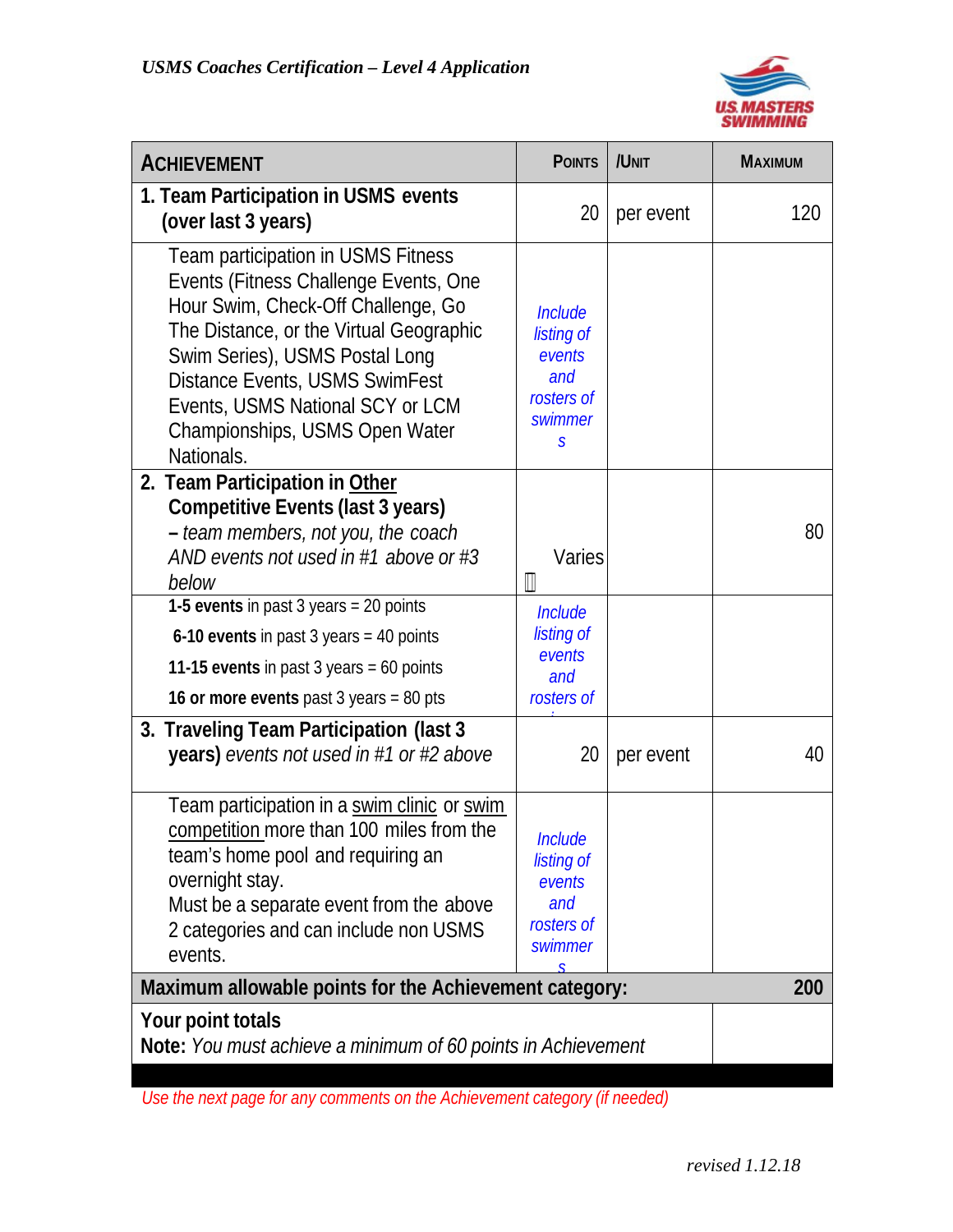

*Use the below area for comments on the Achievement category (if needed)*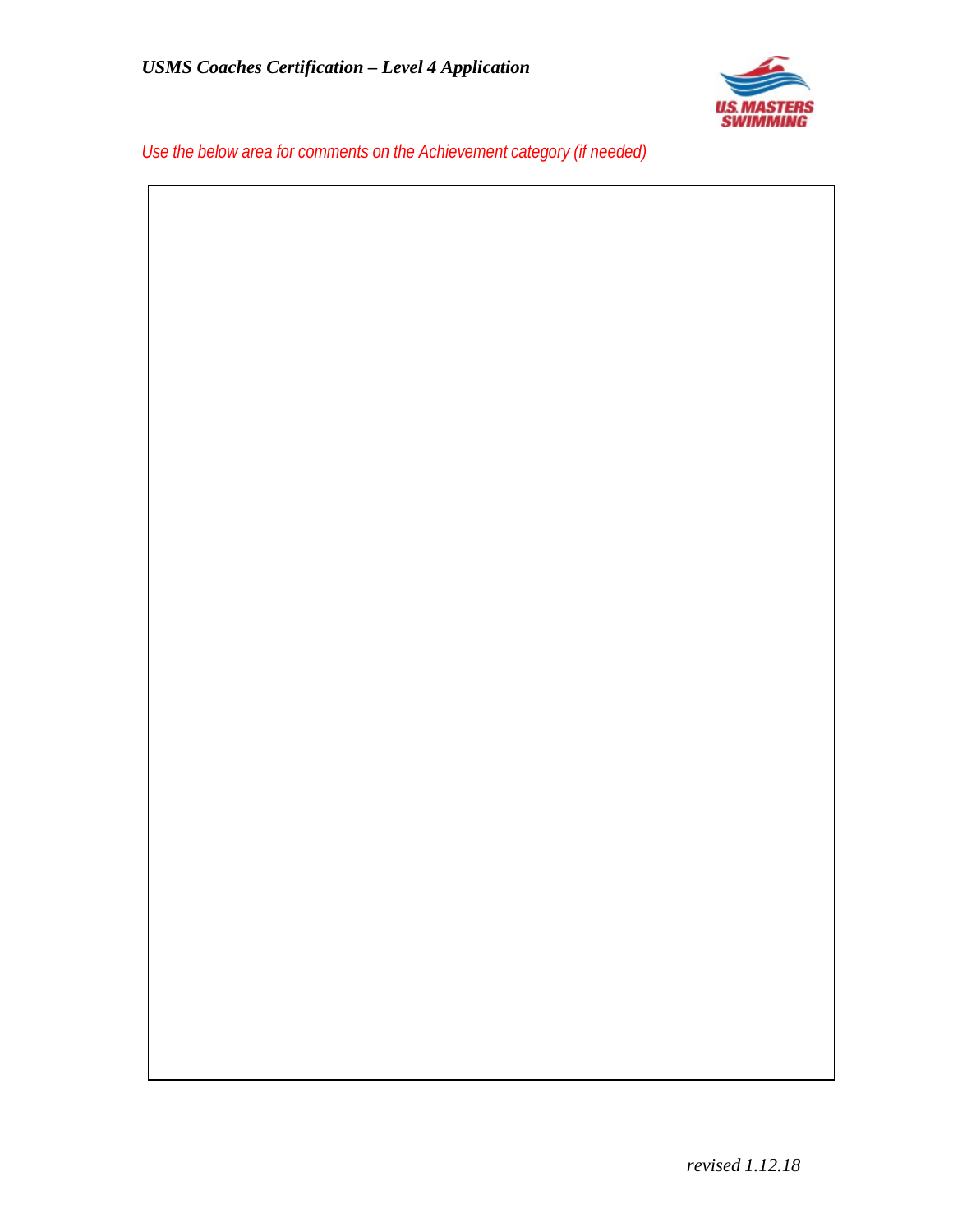

#### **Instructions for Growth & Retention Category**

- Applicants should contact their LMSC registrar to obtain the required proof for 1-3 of this section.
- 1. **Club Growth**. Increase in membership by > 5% per year in previous three year period. Please provide the membership numbers for the years in the time frame.

e.g. 2012 – 40, 2013 – 59, 2014 – 72

- 2. **Overall retention rate of greater than 80% from prior year** (in a 3 year period). List the numbers of retained (returning) swimmers. e.g. 2012 – 34 (of 40), 2013 – 49 (of 59), 2014 – 58 (of 72)
- 3. **Signed up a swimmer that has never ever been registered with USMS**. 10 points per swimmer; maximum credit of 6 swimmers (60 points). List names and USMS numbers for the swimmers.
- 4. **Started a new USMS registered club in the last five years**. List the team(s) and year launched. Rebranding a team or relocating swimmers to a new group will not be considered.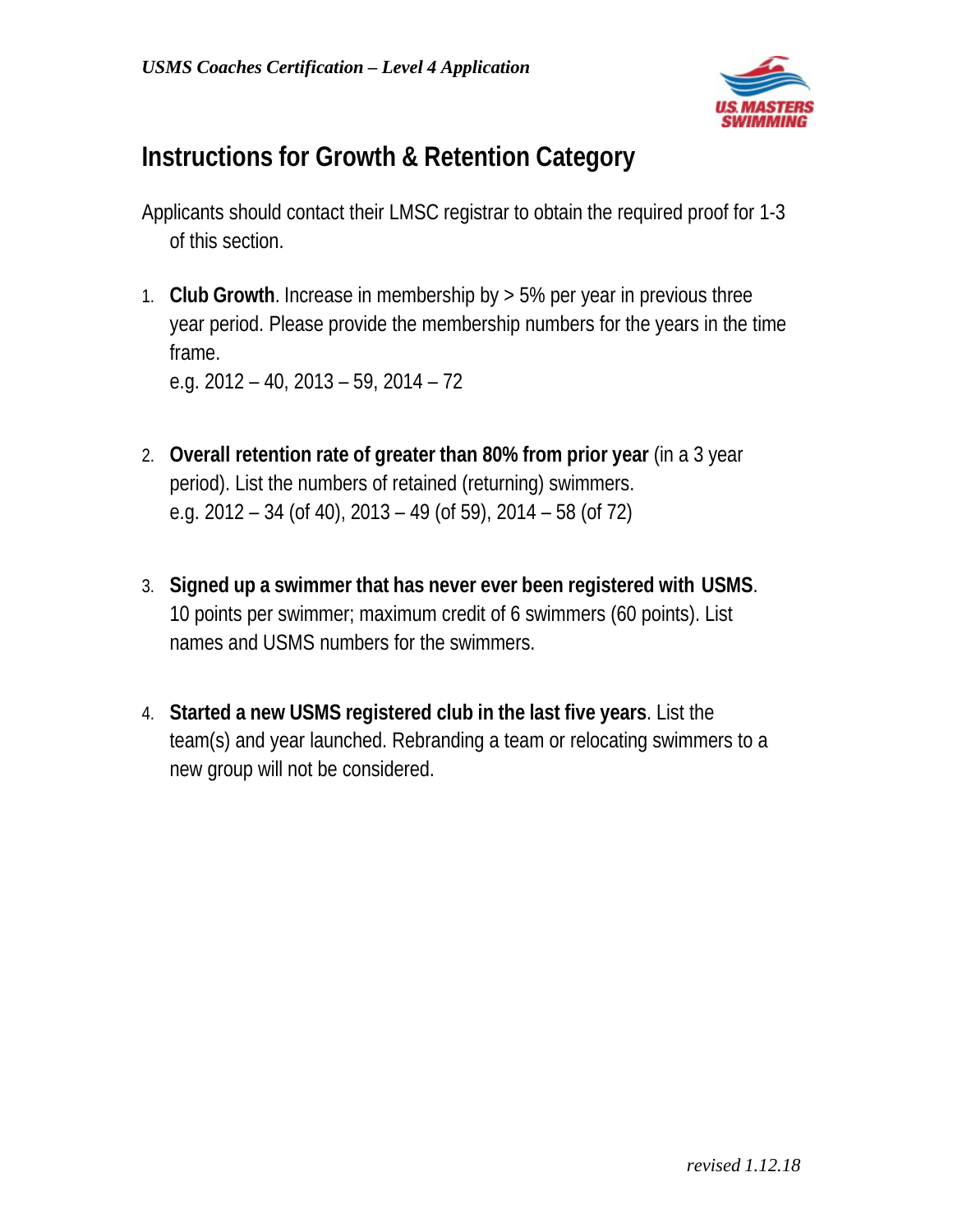

| <b>GROWTH &amp; RETENTION</b>                                                               | <b>POINTS</b>                        | /UNIT          | <b>MAXIMUM</b> |
|---------------------------------------------------------------------------------------------|--------------------------------------|----------------|----------------|
| 1. Increase membership $>$ 5% over the<br>preceding year                                    | 40                                   | per year       | 120            |
| in any of the last three years - information<br>available from your LMSC registrar          | <b>Obtain</b><br>from<br><b>LMSC</b> |                |                |
| 2. Retention rate of $>80\%$ from the<br>prior year                                         | 40                                   | per year       | 120            |
| in any of the last three years - information<br>available from your LMSC registrar          | <b>Obtain</b><br>from<br><b>LMSC</b> |                |                |
| 3. Sign up someone who has never been a<br>registered USMS swimmer                          | 10                                   | per<br>swimmer | 60             |
| in any of the last three years - information<br>available from your LMSC registrar          | <b>Obtain</b><br>from<br><b>LMSC</b> |                |                |
| 4. Start a new USMS Club from scratch                                                       | 30                                   | total          | 30             |
| in any of the last five years                                                               | List<br>club &<br>vear               |                |                |
| <b>Maximum</b><br>allowable<br>points<br>the<br>for<br>category:                            | &<br>Growth                          | Retention      | 200            |
| Your point totals<br>Note: You must achieve a minimum of 80 points in Growth &<br>Retention |                                      |                |                |

*Use the next page for any comments on the Growth & Retention category (if needed)*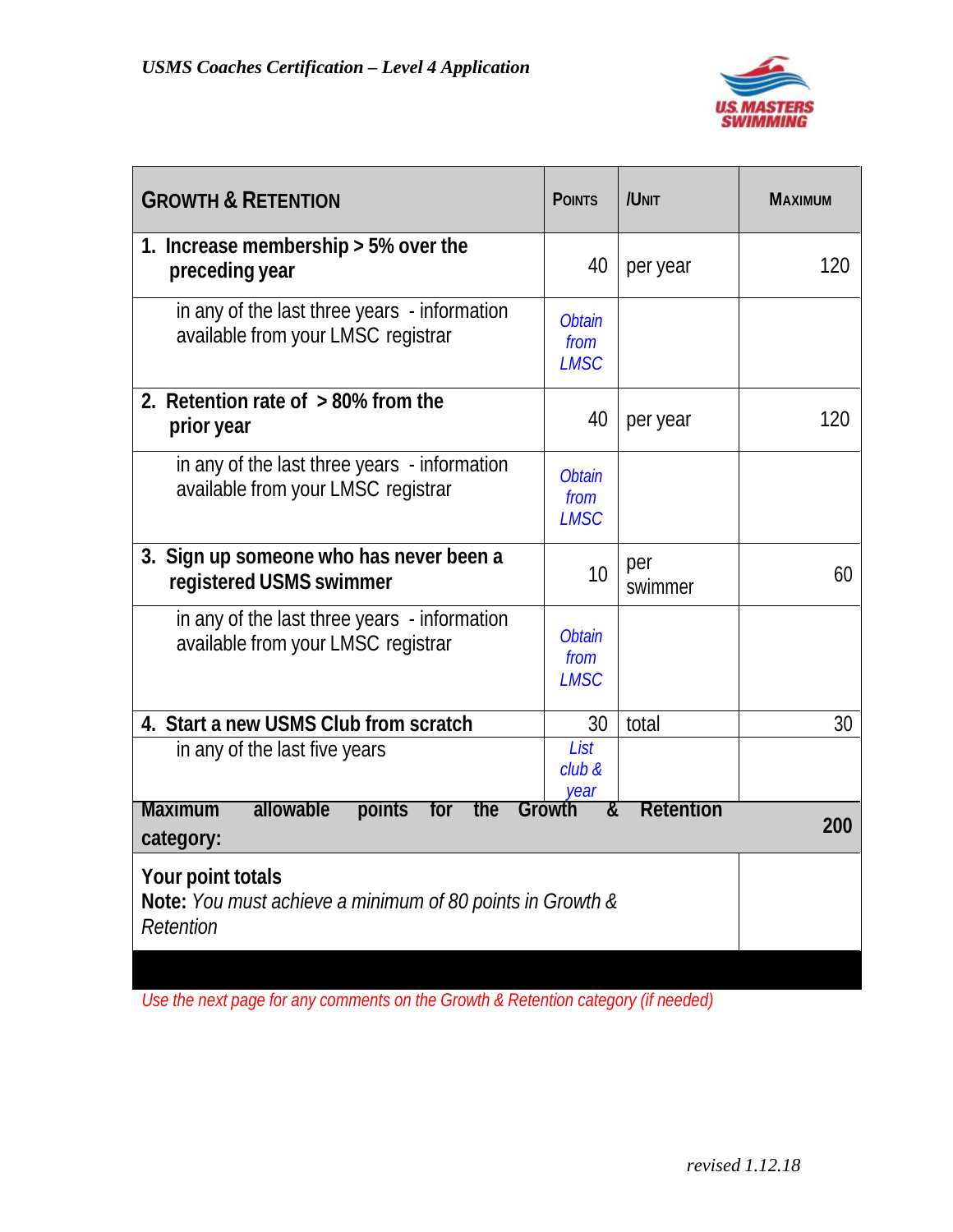

*Use the below area for comments on the Growth & Retention category (if needed)*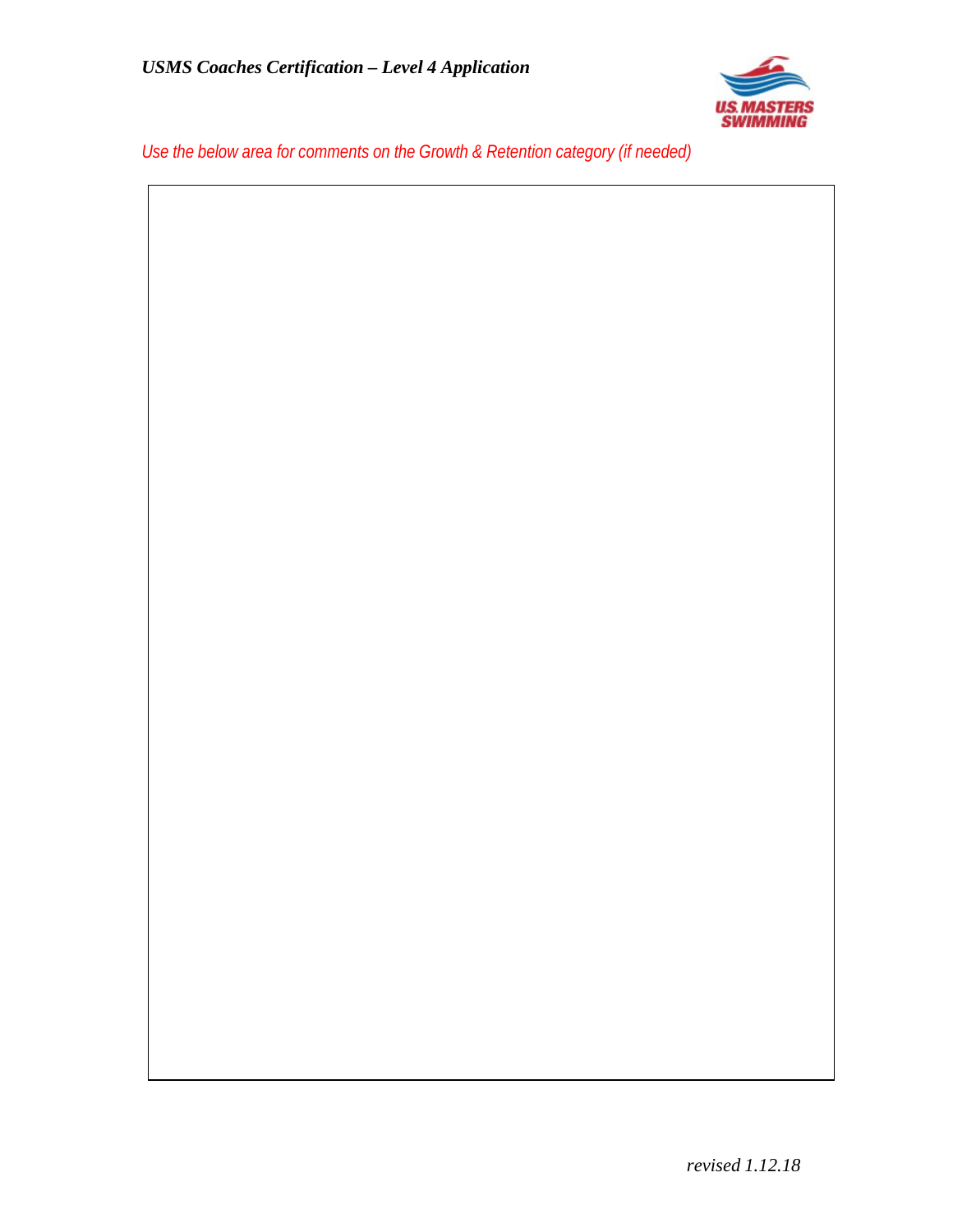

# **Instructions for Leadership Category**

- 1. **Service as a volunteer on either a USMS National Committee/Task Force or service as an LMSC officer during the past 5 years.** Documentation of your position and dates of service are required. Team liaison to the LMSC board is not considered an officer position for the purposes of this application.
- 2. **Served as a coach at Regional/National Swim Clinic or Swim Camp during the past 5 years**. Regional is defined as more than just your own LMSC. To claim points for a regional clinic, it needs to be significant contribution (not one local in a series of clinics). Please submit dates and locations as well as a brief description of duties. Include a flyer or web announcement.
- 3. **Teaching Coaching CEUs during the past 5 years.** Teaching the USMS Coach Certification Courses Levels 1, 2 or 3 or teaching of USMS Coaches Continuing Education Courses. List dates, locations and attach web advertisement or announcement flyer on the course. Teaching ALTS, while a USMS program, does not count for points in this category. Points for ALTS certification and instruction may be considered in the extra credit category.
- 4. **Masters Coach Mentor within the last 5 years**. Please provide the name(s) of any coaches you have mentored. Please have them send a dated statement or letter of support describing how you have helped them develop as a coach directly to the application email. They should include your name and date at the top. These coaches should be coaches from team(s) other than your own. Coaches under your supervision or USA/USAT coaches connected with your club will not be considered.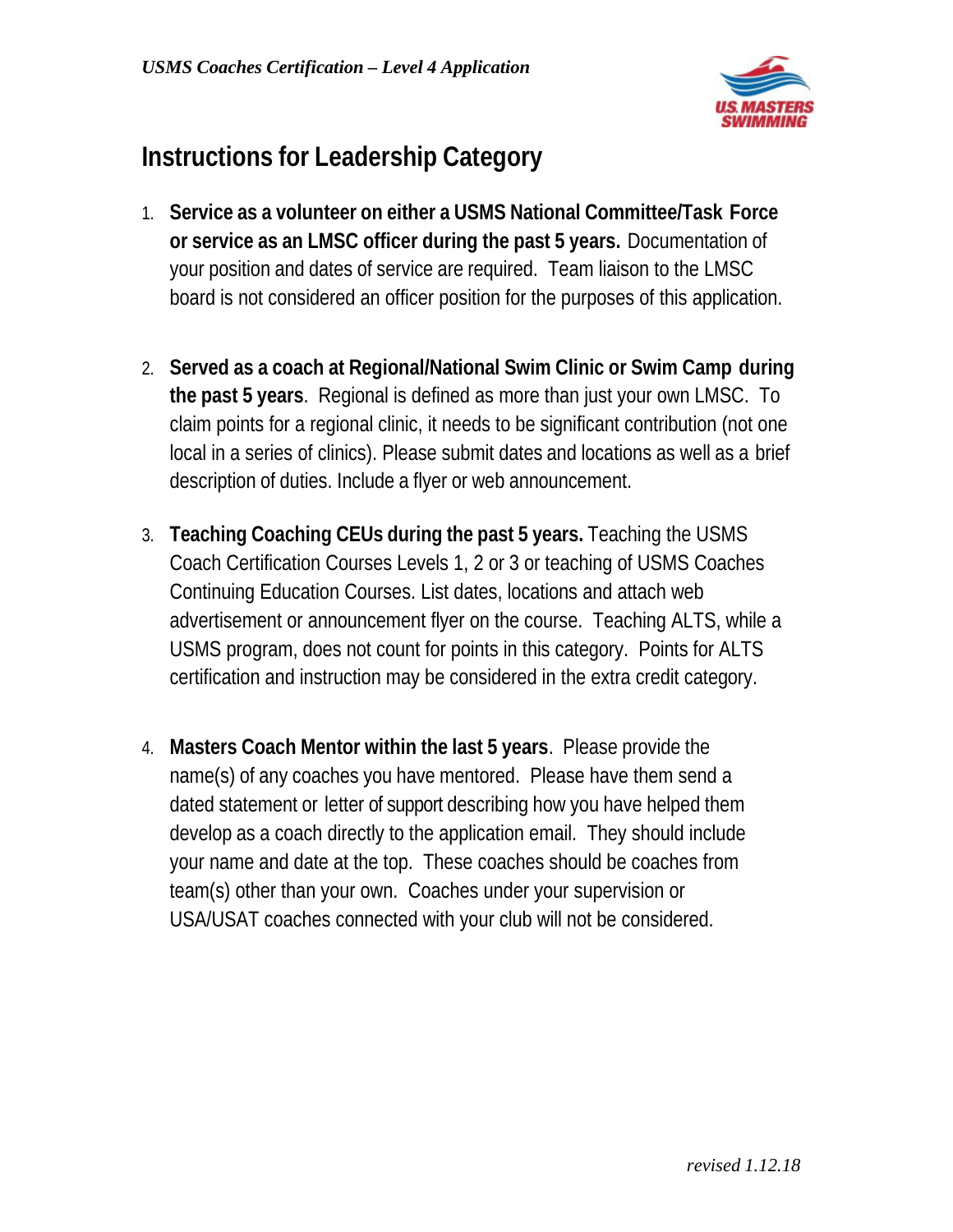

| <b>LEADERSHIP</b>                                                                                                                           | <b>POINTS</b>                                     | /UNIT                                                           | <b>MAXIMUM</b> |
|---------------------------------------------------------------------------------------------------------------------------------------------|---------------------------------------------------|-----------------------------------------------------------------|----------------|
| 1. Service as a volunteer on a USMS<br>National Committee or service as an<br><b>LMSC Officer</b>                                           | Varies<br>◫                                       | <b>Credit for</b><br>each year<br>on each<br>committee<br>or TF | 100            |
| Service during the past 5 years:<br>Serving as LMSC Coaches<br>Serving as LMSC<br>Serving on LMSC (other than as<br><b>Chair or Coaches</b> | 25<br>50                                          |                                                                 |                |
| Serving on a USMS<br>Serving as Chair of a USMS<br>Committee or Task Force                                                                  | 25<br>50<br>100                                   |                                                                 |                |
| 2. Coach at a Regional or National<br><b>Swim Camp</b>                                                                                      | 25                                                | each camp                                                       | 100            |
| Clinics/Camps during the past 5<br>years                                                                                                    | Dates,<br>Location,<br><b>Duties</b>              |                                                                 |                |
| 3. Teaching Coaching CEUs past 5<br>vears                                                                                                   | 25                                                | each<br>assignment                                              | 100            |
| <b>Teaching USMS Coaches</b><br>Training such as Level 1-3, or<br><b>USMS Coaches Continuing</b><br><b>Education Courses</b>                | Dates,<br>Location,<br><b>Flyer</b>               |                                                                 |                |
| 4. Masters Coach Mentor in the last 5<br><b>years</b> (letters of support required)                                                         | 25                                                | each<br>mentorship                                              | 100            |
|                                                                                                                                             | <b>Dated</b><br><b>letters</b><br>from<br>coaches |                                                                 |                |
| Maximum allowable points for the Leadership category:                                                                                       |                                                   |                                                                 | 250            |
| Your point totals<br>Note: You must achieve a minimum of 125 points in Leadership                                                           |                                                   |                                                                 |                |

*Use the next page for any comments on the Leadership category (if needed)*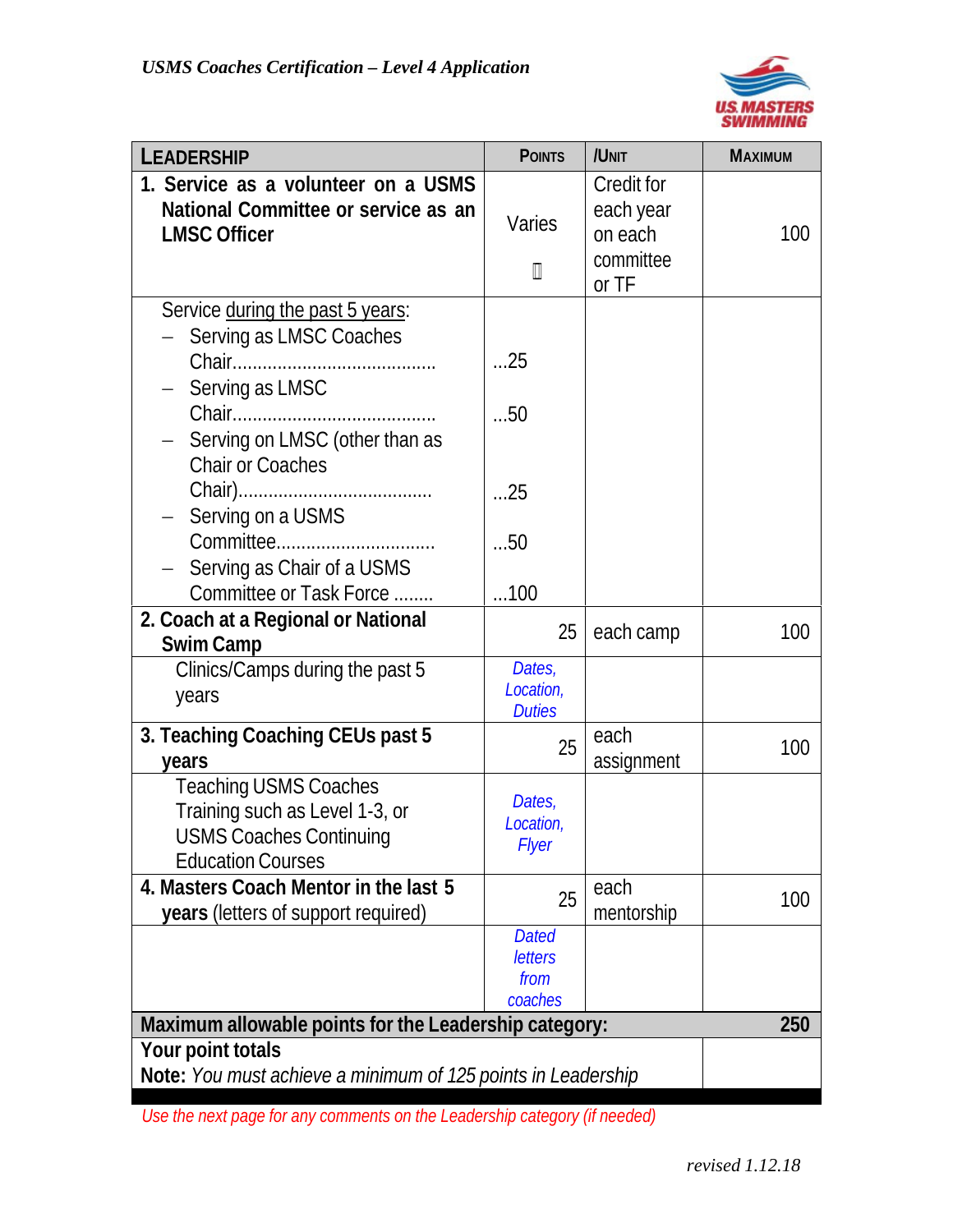

*Use the below area for comments on the Leadership category (if needed)*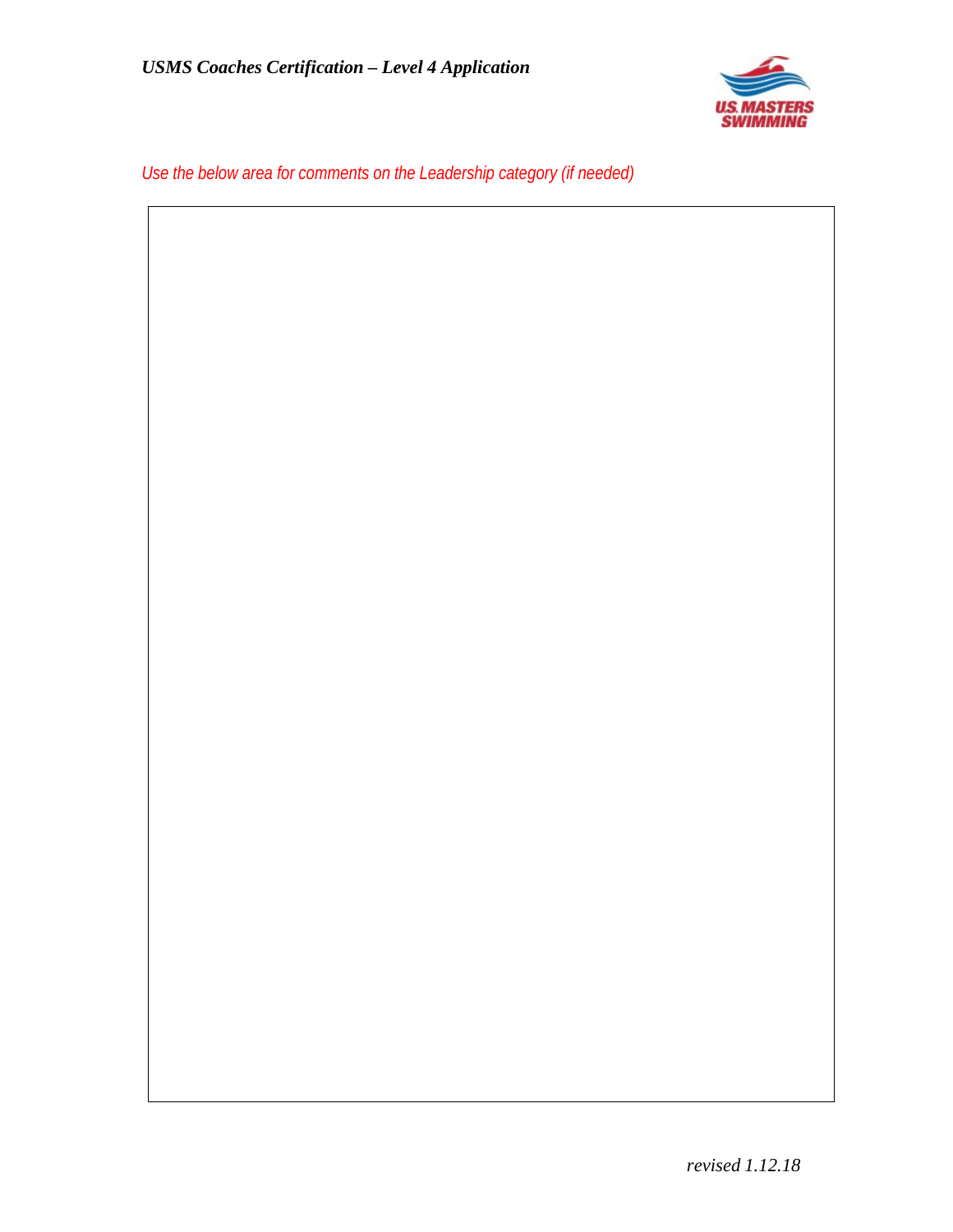

# **Instructions for Education Category**

- 1. **Coaching CEUs in the last 3 years.** Continuing coaches education at inperson workshops (not online) which can be from USMS, ASCA or any other nationally recognized swimming organization such as USA Swimming or USAT (if swim specific). Please provide dates, location, topics and presenter and receipt or proof of your attendance. Your attendance at USMS Level 1, 2 & 3 does not qualify for educational points, as those are core requirements for Level 4. ALTS certification will not be considered in this category, but may be considered in extra credit. In order to qualify for credit, topics should be pertinent to Masters Swimming.
- 2. **Workshop Participation in the last 3 years** at the USAS-USMS Annual Convention, or the ASCA World Clinic or USMS Coaches Continuing Education Training. Please provide documentation of workshops attended to include the workshop title, date and presenter.
- 3. **Online Coaching CEUs in the last 3 years**. Online training from ASCA, USA Swimming, USMS or other national recognized swim organization and where such training is specific to Masters Swimming. For example, general topics such as nutrition, energy systems, USRPT, etc., would qualify. Videos should be at least 30 minutes in length. Please provide any documentation, such as link and notes taken to show completion of such online training.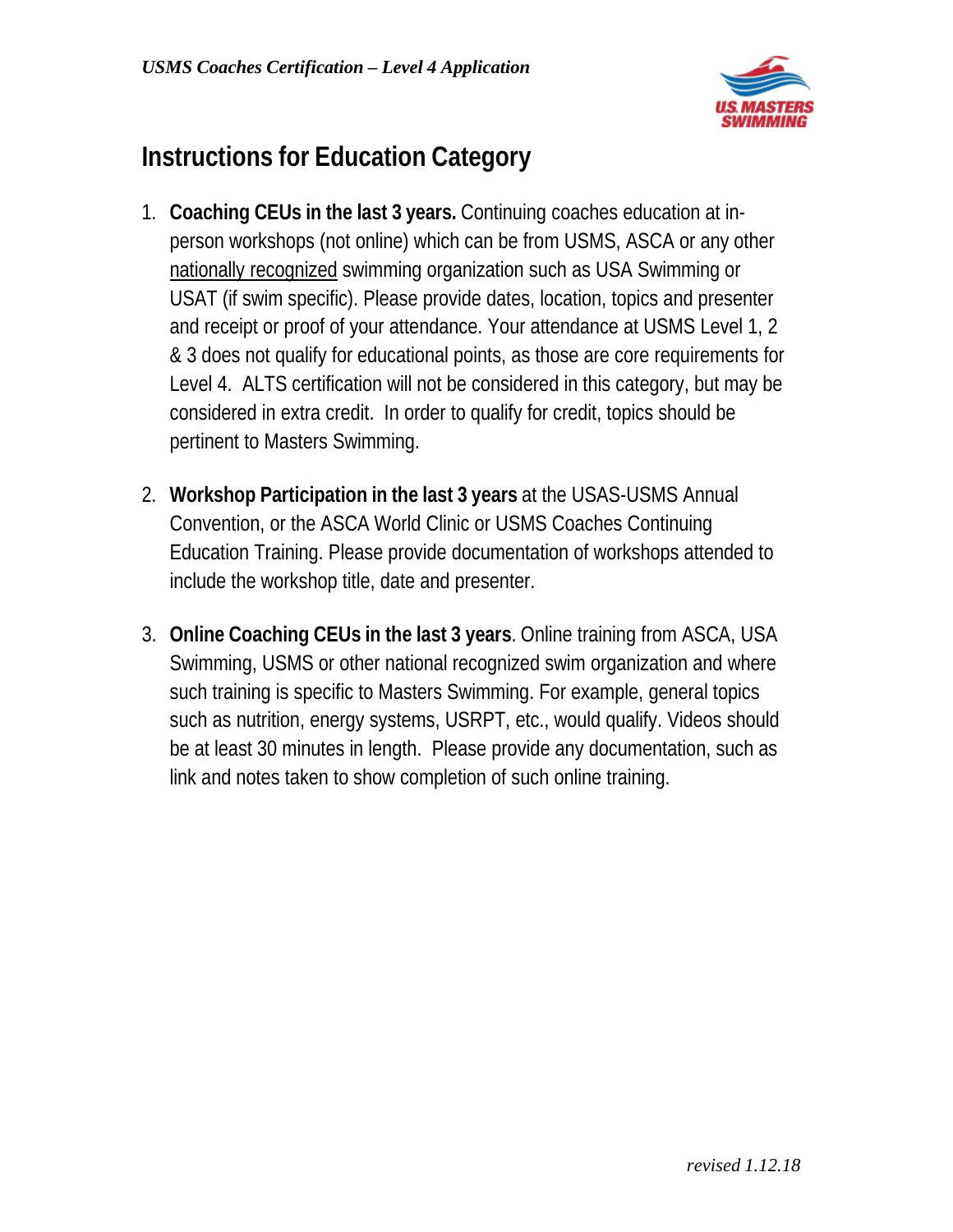

| <b>EDUCATION</b>                                                                                                                                              | <b>POINTS</b>                                           | /UNIT           | <b>MAXIMUM</b> |
|---------------------------------------------------------------------------------------------------------------------------------------------------------------|---------------------------------------------------------|-----------------|----------------|
| 1. Coaching CEUs in the last 3                                                                                                                                | 25                                                      | per             | 150            |
| years                                                                                                                                                         |                                                         | workshop        |                |
| Points earned from attending in<br>person clinics from USMS, ASCA<br>or other nationally recognized<br>swim organizations such as USA<br>Swimming             | See<br><i>instructions</i><br>for proof<br>requirements |                 |                |
| 2. Workshop Participation at the<br><b>USAS-USMS Annual Convention or</b><br>the ASCA World Clinic (in the past<br>3 years)                                   | 25                                                      | per<br>workshop | 150            |
| Please provide documentation of<br>workshops attended to include the<br>workshop title, date and presenter.                                                   | <b>Please</b><br><i>include</i><br>M                    |                 |                |
| 2. Online Coaching CEUs in the<br>past 3 yrs                                                                                                                  | 10                                                      | per<br>workshop | 50             |
| Online training from ASCA, USA<br>Swimming, USMS or other national<br>recognized swim organization.<br>Such training must be specific to<br>Masters swimming. | See<br><i>instructions</i><br>for proof<br>requirements |                 |                |
| Maximum allowable points for the Education category:                                                                                                          | 300                                                     |                 |                |
| Your point totals                                                                                                                                             |                                                         |                 |                |
| Note: You must achieve a minimum of 100 points in Education                                                                                                   |                                                         |                 |                |

*Use the next page for any comments on the Education category (if needed)*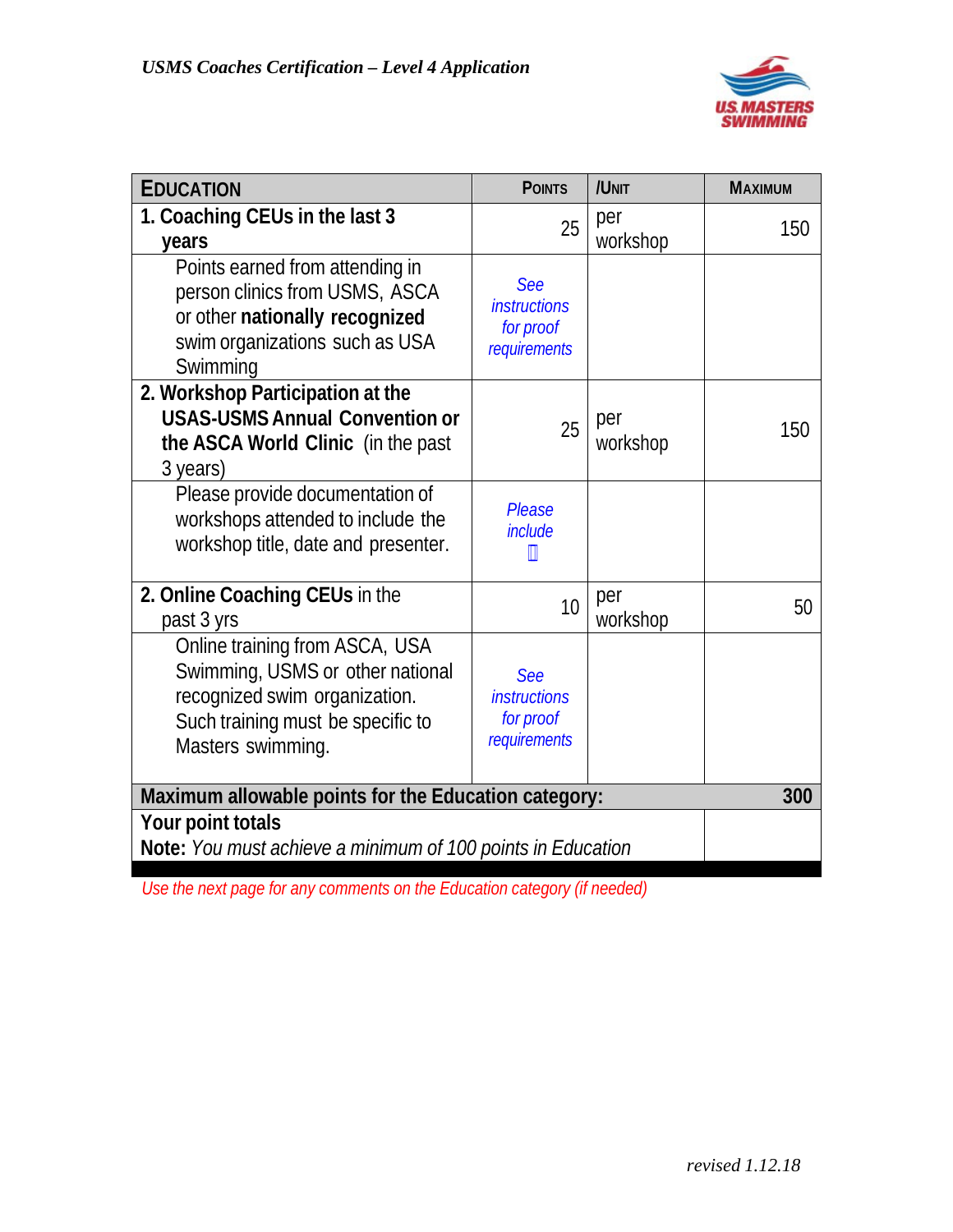

*Use the below area for comments on the Education category (if needed)*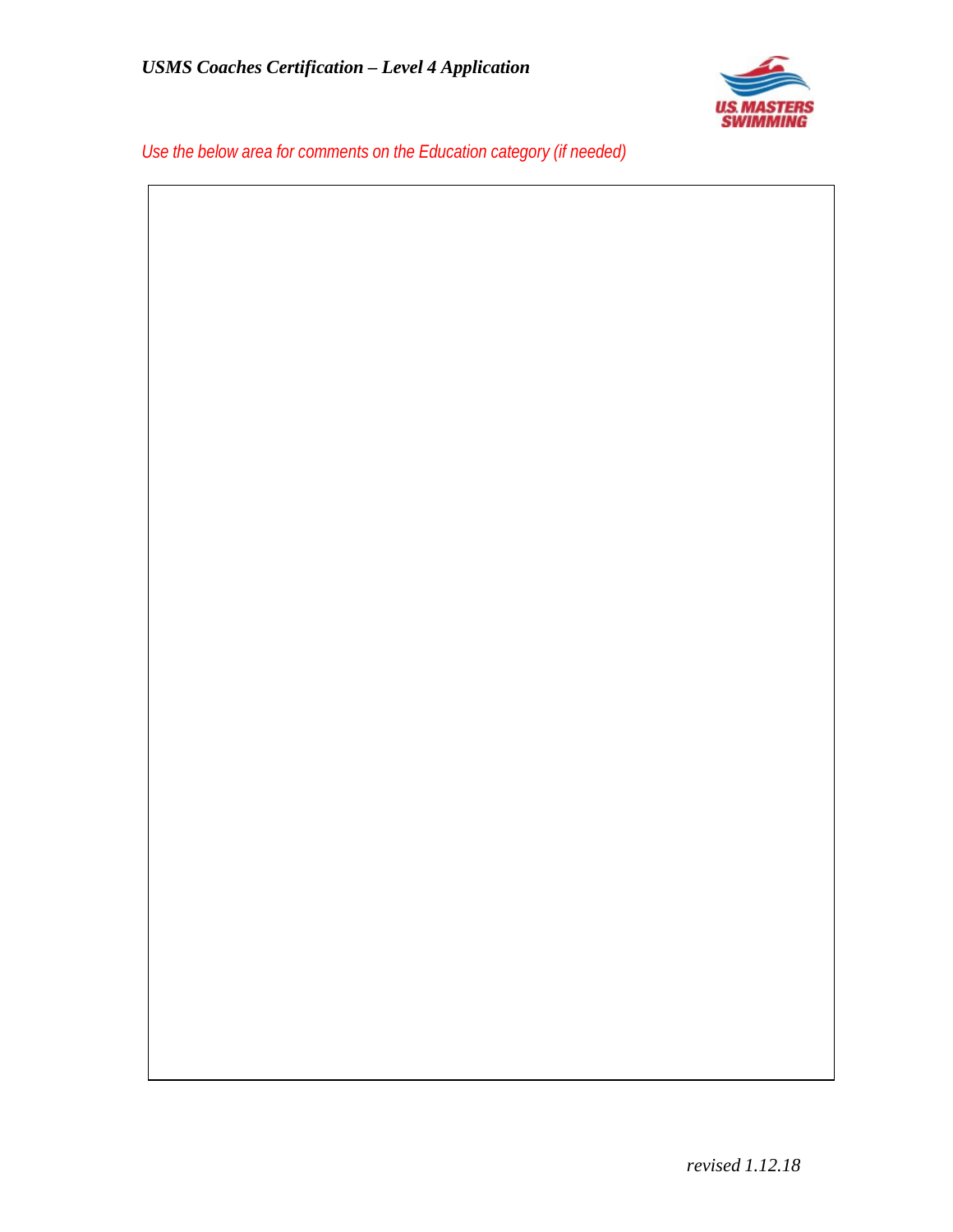

### **Instructions for Extra Credit Category**

This section is to allow for additional achievements that may not fit in any of the previous categories in the application. This includes additional education, contributions, etc., for consideration. Show us what you've done and tell us what impact it has had on you and the Masters swimming community. As with all other categories, you should elaborate and provide documentation that sells the worthiness for what you want credit. Corroboration of what you have done or in what you have participated will be required. This category cannot compensate for a shortfall in any given category. Applicants must achieve the minimum point total in every category.

| <b>EXTRA CREDIT</b>                                                                                                                                                                                                                                                                                                                                                                                                                                                              |                                                                                                                                                                                                           | <b>MAXIMUM</b> |  |  |
|----------------------------------------------------------------------------------------------------------------------------------------------------------------------------------------------------------------------------------------------------------------------------------------------------------------------------------------------------------------------------------------------------------------------------------------------------------------------------------|-----------------------------------------------------------------------------------------------------------------------------------------------------------------------------------------------------------|----------------|--|--|
| 1. This section is where other<br>creditable achievements (such as<br>non swimming specific education,<br>contributions, etc.) that may not "fit"<br>in any of the previous categories can<br>be considered.                                                                                                                                                                                                                                                                     |                                                                                                                                                                                                           | 100            |  |  |
| Such aspublishing a book on<br>swimming, producing and marketing a<br>swimming video (or YouTube channel),<br>inventing and bringing to market a<br>swim training tool, taking formal<br>coaching related college courses,<br>producing a weekly swimming podcast,<br>or coming up with some new and novel<br>way to expand or improve the adult<br>swimming universe. Show us what<br>you've done and tell us what impact it<br>has had on you and/or the Masters<br>community. | Use the next page to talk<br>about the other ways you<br>have contributed to our<br>adult swimming community.<br><b>Present documentation to</b><br>support these achievements<br>and / or contributions. |                |  |  |
| Maximum allowable points for the Extra Credit category:<br>100                                                                                                                                                                                                                                                                                                                                                                                                                   |                                                                                                                                                                                                           |                |  |  |
| <b>MAXIMUM GRAND TOTAL OF POINTS</b>                                                                                                                                                                                                                                                                                                                                                                                                                                             | 1250                                                                                                                                                                                                      |                |  |  |
| Your points tallied from above                                                                                                                                                                                                                                                                                                                                                                                                                                                   |                                                                                                                                                                                                           |                |  |  |
| Note: You must achieve a minimum of 650 total points for Level<br>4 status.                                                                                                                                                                                                                                                                                                                                                                                                      |                                                                                                                                                                                                           |                |  |  |
| Use the next page for any comments on the Extra Credit category (if needed)                                                                                                                                                                                                                                                                                                                                                                                                      |                                                                                                                                                                                                           |                |  |  |